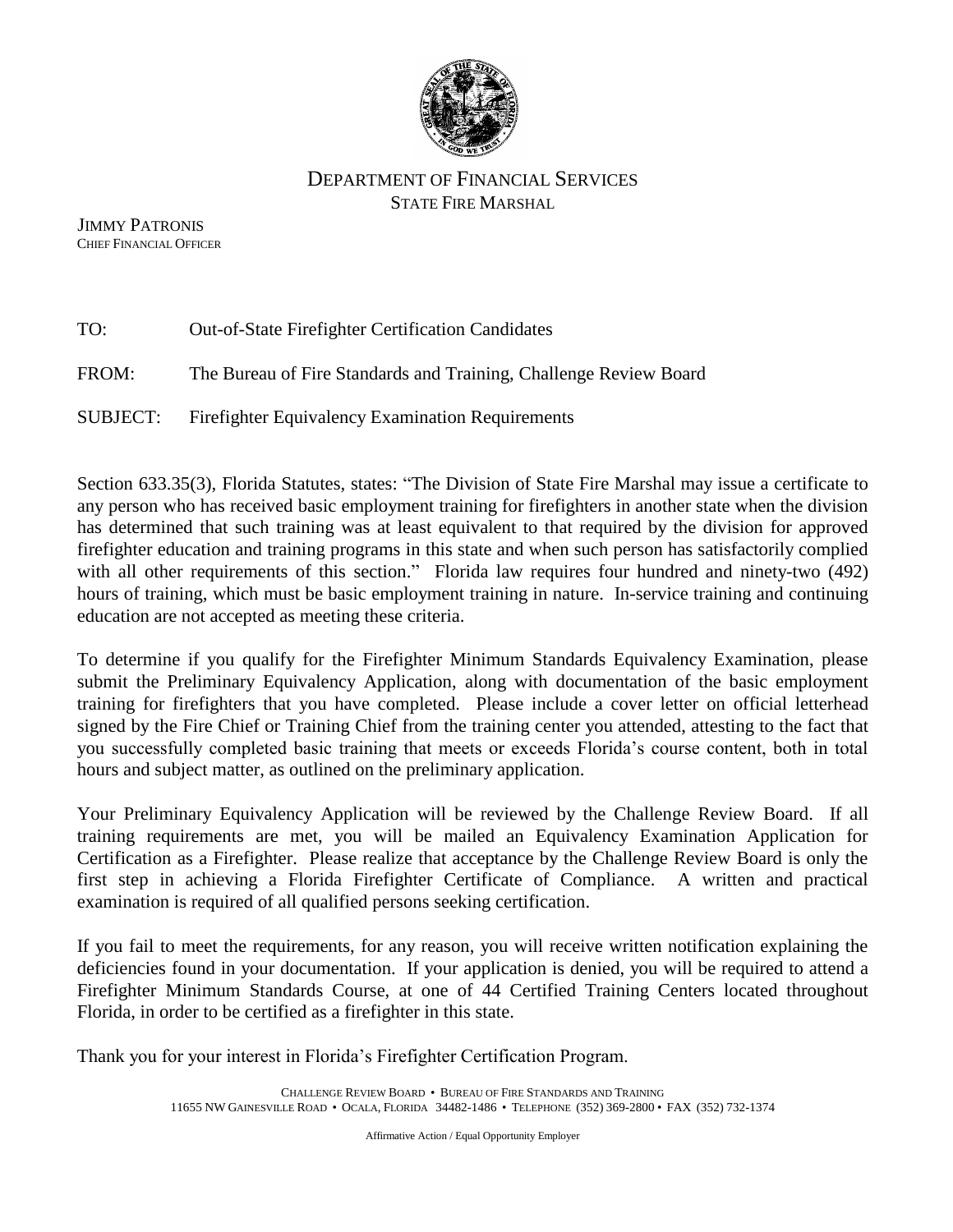

## **PRELIMINARY EQUIVALENCY APPLICATION FIREFIGHTER MINIMUM CURRICULUM REQUIREMENTS**

#### **Please print requested information legibly.**

| NAME:<br>LAST                                      |      | <b>FIRST</b>            |                      | ΜI              |
|----------------------------------------------------|------|-------------------------|----------------------|-----------------|
| <b>HOME ADDRESS</b>                                | CITY |                         | <b>STATE</b>         | <b>ZIP CODE</b> |
| <b>FCDICE STUDENT ID OR LAST 4 SOCIAL SECURITY</b> |      | <b>TELEPHONE NUMBER</b> |                      |                 |
| FIRE DEPARTMENT (if employed)                      |      |                         | <b>DATE EMPLOYED</b> |                 |

EMAIL ADDRESS: \_\_\_\_\_\_\_\_\_\_\_\_\_\_\_\_\_\_\_\_\_\_\_\_\_\_\_\_\_\_\_\_\_\_\_\_\_\_\_\_\_\_\_\_\_\_\_\_\_\_\_\_\_\_\_\_\_\_\_\_\_\_\_\_\_\_\_\_\_\_\_\_\_\_\_\_\_\_

| <b>FIREFIGHTER I SUBJECT</b><br><b>MATERIAL</b>                                           | <b>ACTUAL</b><br><b>MINIMUM</b> <sup>*</sup> |  | <b>FIREFIGHTER I SUBJECT</b><br><b>MATERIAL</b>                                                    | <b>MINIMUM*</b> | <b>Actual</b> |
|-------------------------------------------------------------------------------------------|----------------------------------------------|--|----------------------------------------------------------------------------------------------------|-----------------|---------------|
| I-100 and I - 700                                                                         | 6                                            |  | <b>Fire Streams</b><br>(Automobile)                                                                | 5               |               |
| <b>Orientation and Fire</b><br><b>Service History</b>                                     | 3                                            |  | Fire Streams (Class A<br>Outside Fire / Ground<br>Cover / Inside Fire /<br>Overhaul / Ground Cover | 20              |               |
| Life Safety Initiatives /<br>Scene Safety / Firefighter<br><b>Injuries and Fatalities</b> | 6                                            |  | Search and<br>Rescue/Restricted<br>Passages                                                        | 18              |               |
| <b>Protecting Fire Scene</b><br>Evidence                                                  | $\overline{2}$                               |  | Ventilation (Horizontal /<br>Vertical -hydraulic<br>(positive and negative)                        | 3               |               |
| Mental Health and PTSD                                                                    | 4                                            |  | Property Conservations /<br><b>Protecting Fire Scene</b><br>Evidence                               | 3               |               |
| Cancer                                                                                    | $\overline{4}$                               |  | <b>Water Supply</b>                                                                                | 4               |               |
| <b>Fire Communications</b><br>Equipment                                                   | 1                                            |  | <b>Fire Extinguishers</b>                                                                          | 3               |               |
| PAS / Emergency<br>Evacuation                                                             | 3                                            |  | Ropes and Knots (Tying<br>and Hoisting)                                                            | 6               |               |
| Preparedness and<br>Maintenance                                                           | 4                                            |  | <b>Building Construction</b>                                                                       | $\overline{2}$  |               |
| PPE/SCBA<br>Donning/Doffing/Cylinder<br>Replacement                                       | 6                                            |  | <b>Hose Rolls and Loads</b>                                                                        | 6               |               |
| <b>Forcible Entry</b>                                                                     | 8                                            |  | S-190 / S-130 / L-180                                                                              | 40              |               |
| Ladders                                                                                   | 6                                            |  | <b>Testing and Assessment</b>                                                                      | 10              |               |
| Basic First Aid (current<br>CPR card)                                                     | 8                                            |  | HazMat Awareness /<br>ERG                                                                          | 9               |               |